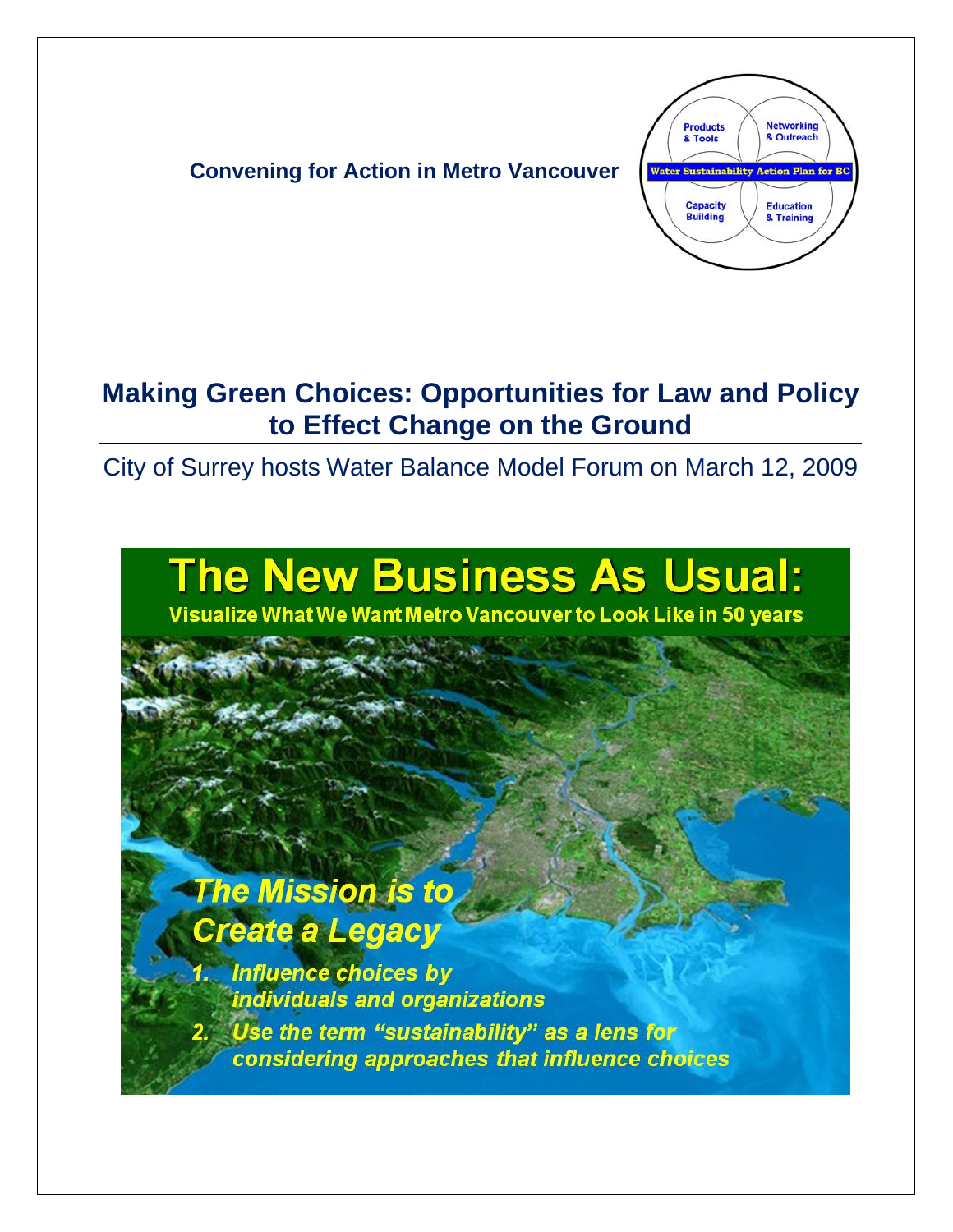City of Surrey hosts Water Balance Model Forum

Water Bucket Web Story #2 posted February 2009

## **1. Convening for Action in Metro Vancouver**

*How do we simultaneously work together as staff within a municipality and as a region AND externally with developers and other private sector players, to ensure we implement sustainable approaches to development*?

The foregoing challenge provides context for advancing a 'regional team approach' at the **Metro Vancouver Water Balance Model Forum** on March 12, 2009. Hosted by the City of Surrey, this learning event is co-sponsored by the **Water Balance Model Inter-Governmental Partnership** and the **Green Infrastructure Partnership**.

#### *Cross-Region Sharing***:**

"The Forum is part of the implementation program for **Convening for Action in British Columbia**, reports **Ted van der Gulik**, Chair of the Water



Balance Model Partnership. "**Collaboration, innovation**, **integration** and **partnerships** are helping local governments in three regions (Metro Vancouver, the Okanagan and Vancouver Island) make the best choices for sustainable, healthy and vibrant communities."

"Experience gained in one region can be adapted to suit the needs of the other regions. Crossfertilization between regions creates the opportunity to continually build on the experience of others and take turns leapfrogging ahead."



## **2. Forum Program – An Overview**

The Forum program is built around the *HOW question* as it pertains to green infrastructure: HOW will the City of Surrey get it built right; HOW will a consistent regional approach be achieved in Metro Vancouver? The morning and afternoon parts of the program each comprise three modules.



#### *Water Bucket Stories***:**

Previously, Story #1 in this series of Water Bucket articles introduced what will be covered in the morning and afternoon sessions. Now, this Story #2 elaborates on Module #5: **Making Green Choices: Opportunities for Law and Policy to Effect Change on the Ground.** 

Module #5 is the bridge from the morning to the afternoon. The Forum focus is on legal and policy tools that will assist green infrastructure implementation.

#### "The best laid plans...."

The problem is the gap between design and build How to ensure that the best laid plans come to fruition? How to get all the actors singing from the same song sheet?

**Organized under the umbrella of the Water Sustainability Action Plan for British Columbia**  By the Water Balance Model Inter-Governmental Partnership In collaboration with the City of Surrey and Green Infrastructure Partnership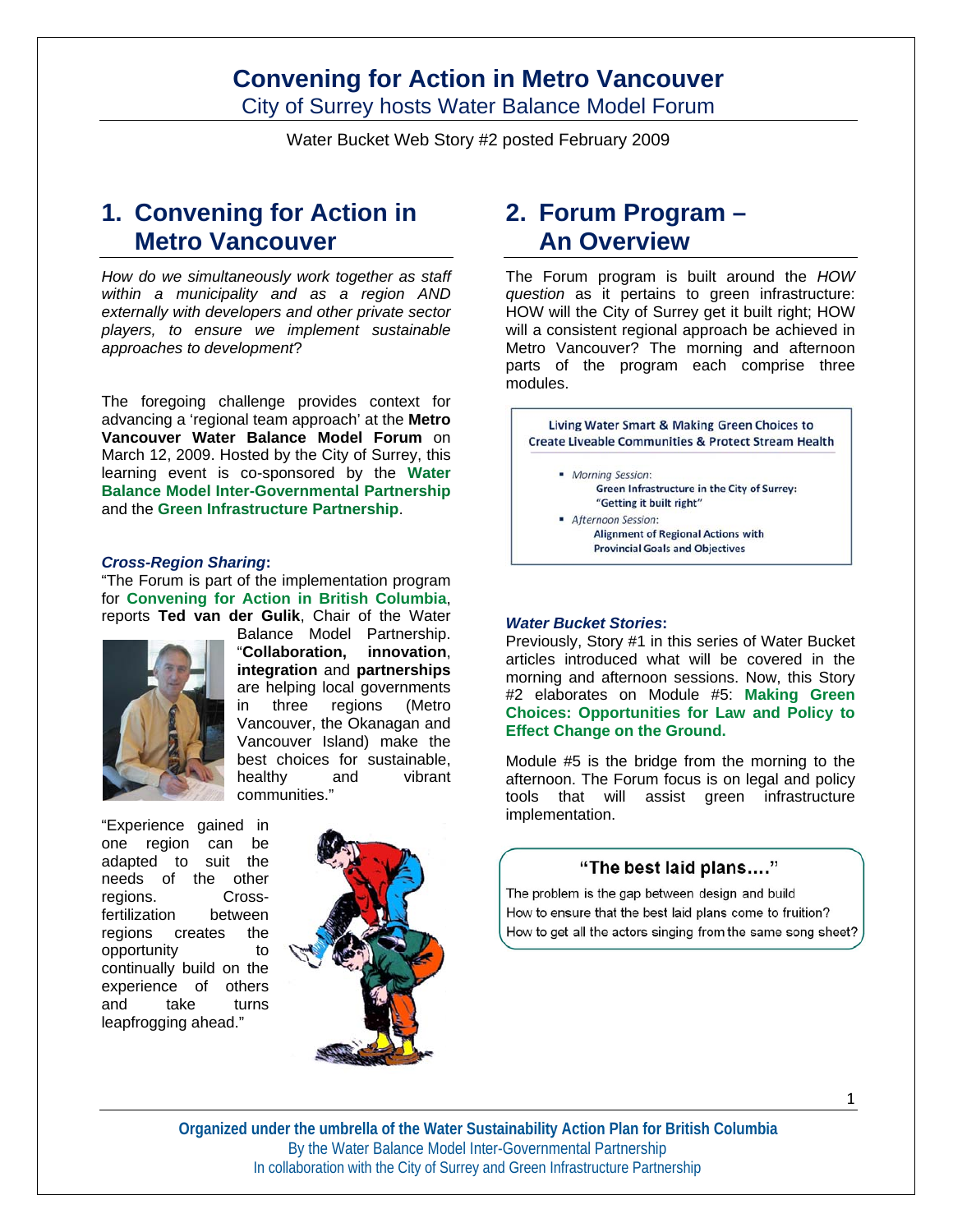City of Surrey hosts Water Balance Model Forum

Water Bucket Web Story #2 posted February 2009

#### **Shared Responsibilities**

"The Forum is designed to start a dialogue between policy-makers and project implementers," states **Vincent Lalonde**, the City's General Manager, Engineering. "We are approaching the program design from a *shared responsibility* 



*perspective*; we will explore how policy and legal tools can help developers, regulators and designers collaborate to ensure responsible outcomes."

"The morning session will focus on the nuts-andbolts of Surrey green infrastructure projects. The insights gained and lessons learned from Surrey's



implementation experience will inform what we do in the afternoon," continues **Ray Fung**, Chair of the Green Infrastructure Partnership. "The morning and afternoon program content will be seamlessly integrated."

#### *Making Green Choices***:**

"In particular, implementation issues raised in the morning session will be addressed in the afternoon module about **Making Green Choices: Opportunities for Law and Policy to Effect Change on the Ground**," adds **Ted van der Gulik**. "This town hall sharing session will be led by Susan Rutherford, who represents West Coast Environmental Law on the Green Infrastructure Partnership Steering Committee."

"Everyone will benefit from attending both the morning and afternoon sessions," concludes **Vincent Lalonde**. "The policy people will have an appreciation for what is involved in constructing green infrastructure; and the implementers will understand what the provincial, regional and local goals are….and what we are trying to achieve through the use of policy and legal tools."

## **3. Responsibility Framework**

The Surrey Forum is a first step in advancing a regional team approach to rainwater management and green infrastructure that will align local actions with provincial goals as stated in **Living Water Smart, BC's Water Plan**.

#### LIVING WATER SMART



B.C.'s Plan to protect and preserve water resources through planning, regulatory change, education, and incentives such as economic instruments and rewards.

#### **Creating Our Future**

According to **Kim Stephens**, Forum team leader and Program Coordinator for the **Water** 



**Sustainability Action Plan for British Columbia**, "Living Water Smart provides a framework and sets a direction. The purpose in convening for action is to establish consistent expectations on-theground: *This is what we want to achieve, and this is how we will get there*."

"Our immediate objective in convening for action is to encourage 'green choices' that will ripple through time, and will be cumulative in creating liveable communities and protecting stream health. We are NOT saying that every community must follow the same formula; what we are saying is that everyone needs to agree on expectations and how all the players….regulators, developers, designers, etc….will work together, and after that each community can reach its goals in its own way."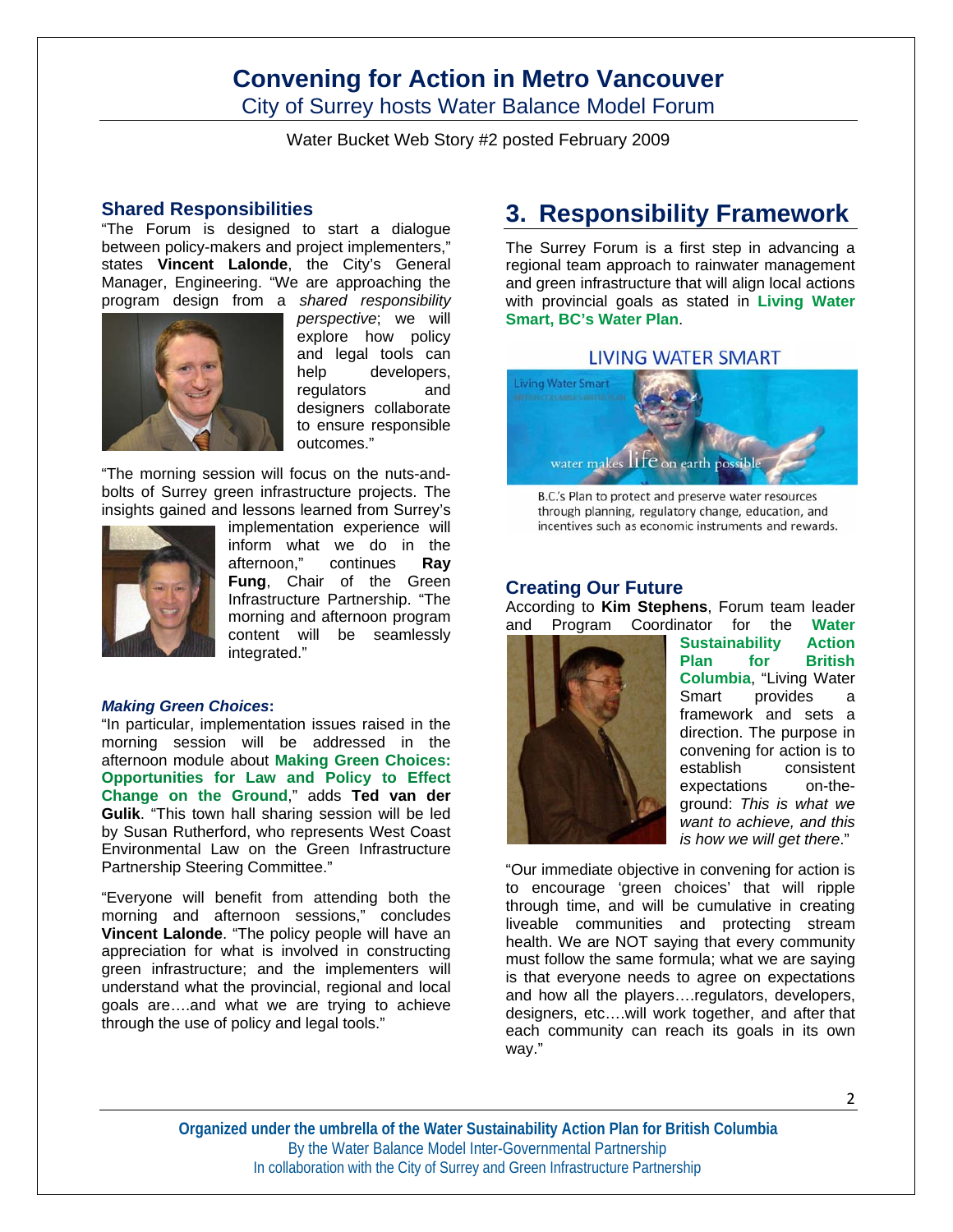City of Surrey hosts Water Balance Model Forum

Water Bucket Web Story #2 posted February 2009

#### **What Tools Work?**

"The Surrey Forum is an opportunity for Metro Vancouver participants to explore the *responsibility theme*," states **Susan Rutherford**. "The program design for the Surrey Forum incorporates experience gained through successful team-building on Vancouver Island."

"Each party in the process has a responsibility. So, we envision a discussion of the respective responsibilities involved in implementing a vision,



as well as a discussion<br>of what vour what your experience has to tell us about which tool legal, policy or otherwise – is appropriate for holding each party accountable. In this way, we hope to learn what works well and what could work better."

"What tools work in which context? What are the legal tools and what are the challenges, and which legal tool makes the most sense for getting the job done?"

"What do you want to say to each other – the other parties in this joint endeavour of community development - about who has 'dropped the ball' in what process. What is (not) working?"

"Have you turned your mind to how this might work more effectively to achieve results? What bylaws, policies, procedures or other tools can you imagine would make this work better?"

#### **Vancouver Island Pilot Region**

Vancouver Island is the pilot region for a collaborative and inclusive approach to informing and educating local governments and the private sector.

"The Vancouver Island pilot has helped partner local governments conceptualize why a consistent approach to rainwater management and green infrastructure is needed and what it means regionally," reports **Kim Stephens**. "Furthermore, the pilot program has provided the springboard for shared responsibility and bottom-up regional action to *communicate, cooperate, collaborate and coordinate*."



"The curriculum for the pilot program is based on a number of currently available guidance documents and/or tools, in particular **Beyond the Guidebook: Context for Rainwater Management and Green Infrastructure in British Columbia**."

Beyond the Guidebook builds on the sciencebased foundation provided by **Stormwater Planning: A Guidebook for British Columbia**, published in 2002, and incorporates lessons learned over the past six years in moving from planning to action.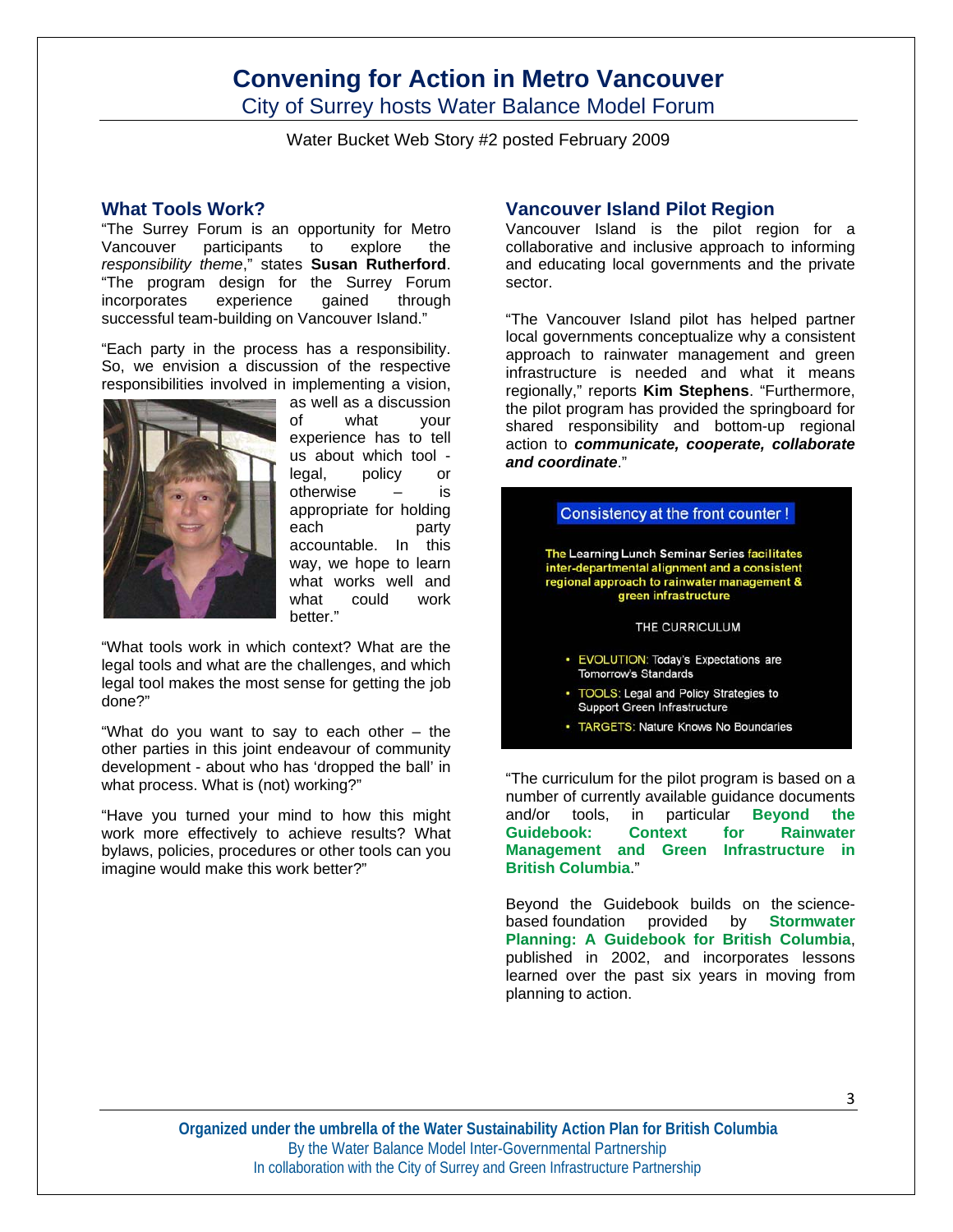City of Surrey hosts Water Balance Model Forum

Water Bucket Web Story #2 posted February 2009

## **4. Opportunities for Law and Policy to Effect Change on the Ground**

In Module #5 in the afternoon, **Susan Rutherford** will first introduce the *Green Infrastructure Guide*, published by West Coast in 2007. Then she will present the **Commentary on Effective Municipal Rainwater/Stormwater Management** in order to set the context for the town hall sharing session.

"The Commentary is a 2-page synopsis that the



Green Infrastructure Partnership prepared for Metro Vancouver; it is now being used provincially," explains Susan Rutherford. "The Commentary identifies actions that can be taken at three scales – regional, local and private – to create liveable communities and protect stream health."

"In British Columbia, the **Local Government Act** vests the responsibility for drainage with municipalities, and British Columbia case law makes clear the responsibility of municipalities to manage runoff volume to prevent downstream impacts. An increasingly important corollary to that responsibility is the need to work from the regional down to the site scale, to maintain and advance watershed health to ensure that both water quantity and quality will be sustained to meet both ecosystem and human health needs."

#### **Responsibility Matrix**

"Looking ahead to March 12, we are in the process of framing a **Responsibility Matrix** that regulators, developers and designers will be able to use as a decision support tool," states Susan Rutherford.

"For the first part of the matrix, think in terms of three columns: GOAL, PARTY and TOOL. Our focus is on the linkages – that is, how people interact and/or collaborate to achieve community development sustainability goals."

| Goal                                               | <b>Party</b>                                                                                  | Tool                                                                                            |
|----------------------------------------------------|-----------------------------------------------------------------------------------------------|-------------------------------------------------------------------------------------------------|
| - Objectives<br>- Situations<br>- Responsibilities | - Regional Staff<br>or Politicians<br>- Municipal Staff<br>or Politicians<br>- Private Actors | $-$ Law<br>$-$ Bylaw<br>$-$ Policy<br>- Procedure<br>$-$ Incentive<br>$-$ Penalty<br>- Security |

"For the second part of the matrix, again think in terms of three columns that elaborate on the first part: RESPONSIBILITY, RESPONSIBLE PARTY and TOOL. Under responsibility, we will be defining a series of objectives and/or situations – for example, ensuring that the minimum topsoil requirement is achieved and maintained over time."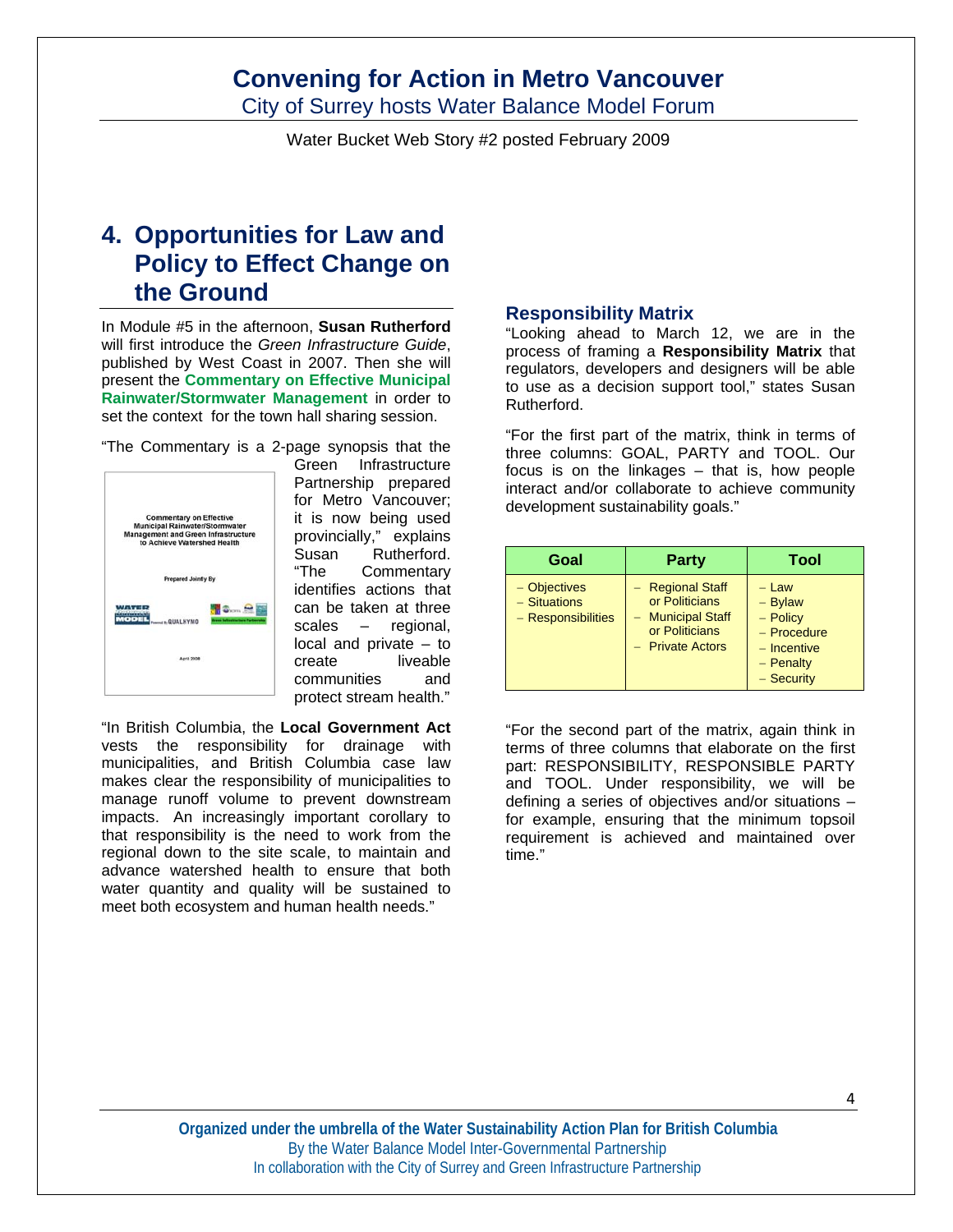City of Surrey hosts Water Balance Model Forum

Water Bucket Web Story #2 posted February 2009

#### **Imagine….**

"The Forum is an opportunity for people with different perspectives to talk candidly to each other about green infrastructure implementation. We want participants to feel comfortable to state what is on their minds," continues **Susan Rutherford**.

"If someone says something is not working, then



the challenge for them is: *Okay, what would make it work, and what are you going to do?* "We see the Forum as providing an opportunity to generate some positive energy to overcome barriers. Our theme is 'imagine'."

"What we have in mind when we say 'imagine' is that Forum participants would imagine a legal tool or procedure that would ensure that barriers are removed or other parties in the process more effectively fulfil their piece of the sustainable development puzzle."

"Imagine what we could each do differently – for example, consider how the City of Courtenay imagined that things would be better if they could get their inspectors on-board with inspecting for topsoil and/or other green infrastructure features".

"What we'd like the town hall sharing session to draw out is that there are solutions to be found, if the different parties /departments /local governments and regions simply talk to each other about how they could all work together more effectively, using law reform or other process changes as tools," states Susan Rutherford in summary.

"Once we know what we want our watersheds and neighbourhoods to look like, the next step is to decide *what the tools are that will get us there,"* concludes **Vincent Lalonde**. "All of us ….whether we are regulators, developers or designers ….need to understand and care about the goal if we are to create the future that we all want."

#### **Performance Targets**

Accompanying the Commentary on *Effective Municipal Rainwater/Stromwater Management* is a paper titled **Beyond the Guidebook: Establish Watershed-Specific Runoff Capture Performance Targets** that was released at the



2008 Water Balance Model Partners Forum.

"The law and policy module will close by focusing our discussion of roles, responsibilities and tools on how performance targets for a region might be both arrived at, and achieved," comments **Susan Rutherford**. "What are our respective roles and

responsibilities for getting there? What tools can use to ensure that we are aligned and effective in the work that we do?"

#### *Applying the Water Balance Model:*

"This introductory discussion will set the scene for Module #6," adds **Ted van der Gulik**. "The module theme is **Making Green Choices: Use the Water Balance Model to Inform Land Development Strategies**." On February 5, the Water Balance Model received a *Premier's Award for Innovation and Excellence*.



"On the matter of the Living Water Smart initiative, I came away from our conversation with a strong conviction that the Premier means what he says, and says what he means about the province-wide importance of implementing BC's Water Plan."

5

**Organized under the umbrella of the Water Sustainability Action Plan for British Columbia**  By the Water Balance Model Inter-Governmental Partnership In collaboration with the City of Surrey and Green Infrastructure Partnership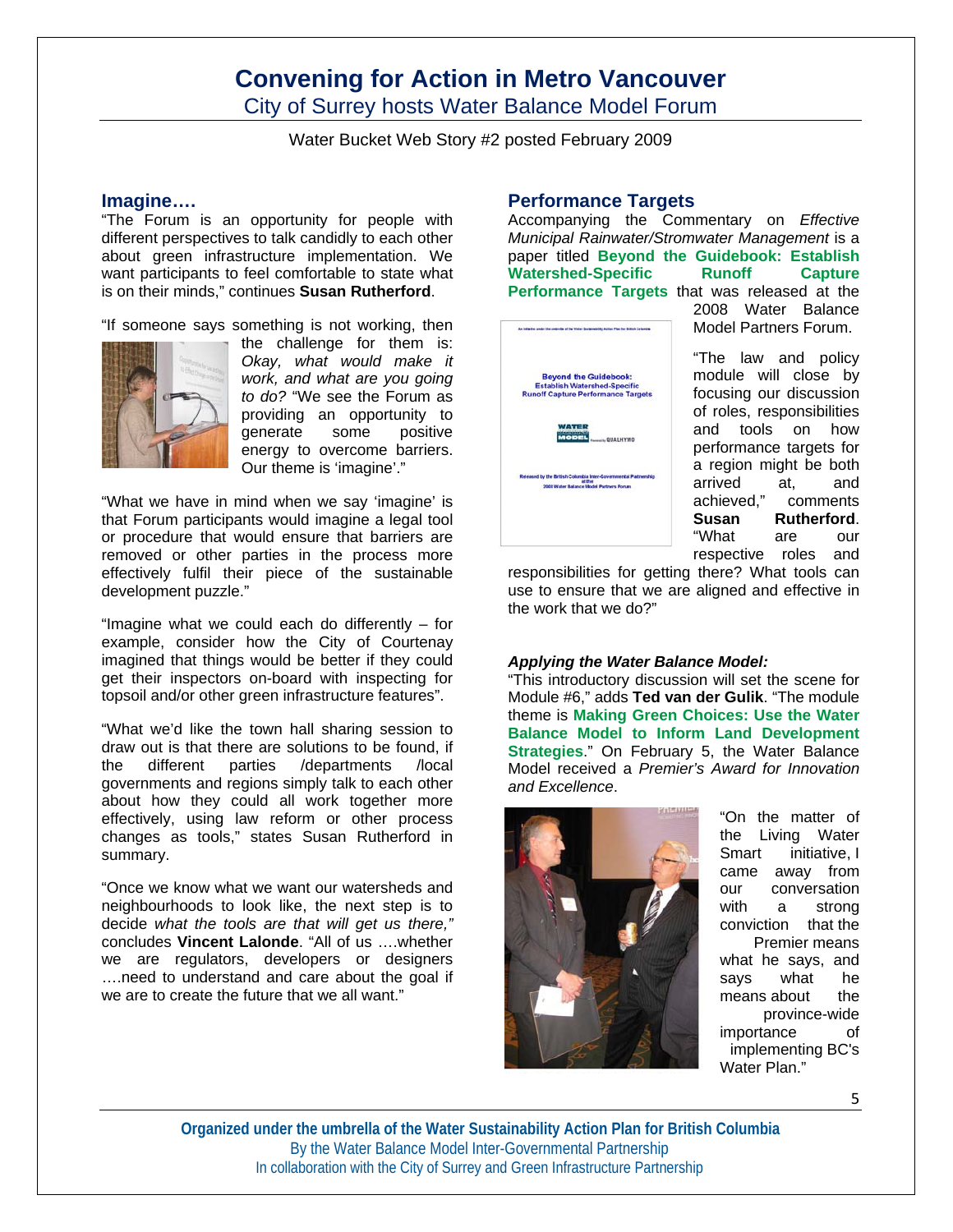City of Surrey hosts Water Balance Model Forum

Water Bucket Web Story #2 posted February 2009

## **5. What is a Regional Team Approach?**

Vancouver Island is the pilot region for a precedent-setting approach to regional teambuilding. "Through programs such as the **Vancouver Island Learning Lunch Seminar Series**, we are informing and educating those who influence or impact how land is developed and water is used," reports **Kim Stephens**.



#### **Partnerships and Collaboration**

"A regional team approach is founded on broad and inclusive partnerships and collaboration that reach for the common goal of sustainability. In short, we have set our sights on the *common good* and challenge the old barriers of jurisdictional interests. To achieve the *common good*, this requires bringing together:

- **Local government** those who plan and regulate land use;
- **Developers**  those who build;
- **The Province** those who provide the legislative framework;
- **Universities and colleges** those who provide research; and
- $\checkmark$  The stewardship sector those who advocate conservation of resources."

"To get to the big picture, it starts with the smallest pieces. Hence, the Convening for Action team is advancing a regional team approach that aligns local actions with provincial policy goals, in particular those defined in the **Living Water Smart** guidance document," concludes Kim Stephens.



**Organized under the umbrella of the Water Sustainability Action Plan for British Columbia**  By the Water Balance Model Inter-Governmental Partnership In collaboration with the City of Surrey and Green Infrastructure Partnership